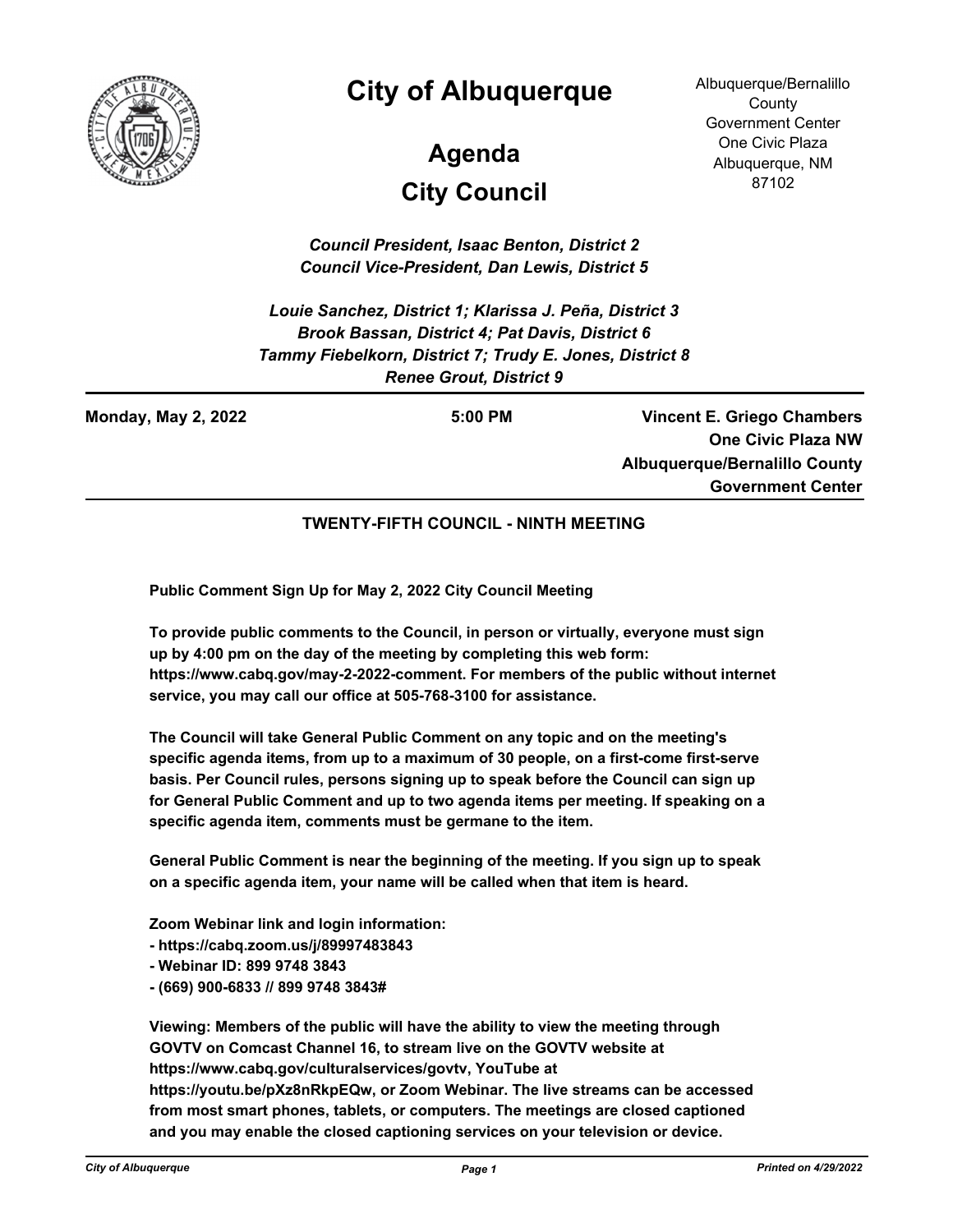## **1. ROLL CALL**

## **2. MOMENT OF SILENCE**

**Pledge of Allegiance in English and Spanish and any other language as determined by the Council**

- **3. PROCLAMATIONS & PRESENTATIONS**
- **4. ECONOMIC DEVELOPMENT DISCUSSION**
- **5. ADMINISTRATION QUESTION & ANSWER PERIOD**
- **6. APPROVAL OF JOURNAL**

**April 18, 2022**

- **7. COMMUNICATIONS AND INTRODUCTIONS**
- **8. REPORTS OF COMMITTEES**
- **9. CONSENT AGENDA: {Items may be removed at the request of any Councilor}**

| a. | EC-22-36 | Approval of the Risk Second Supplemental Agreement to add funds to<br>FY22 Outside Counsel Legal Services between YLaw P.C. and the City of<br>Albuquerque |
|----|----------|------------------------------------------------------------------------------------------------------------------------------------------------------------|
| b. | EC-22-39 | Submission Of The Five-Year Forecast FY2022 To FY2026                                                                                                      |
| c. | EC-22-61 | Mayor's appointment of Mr. Robert A. Gallegos to the EMS Providers<br><b>Advisory Committee</b>                                                            |
| d. | EC-22-62 | Mayor's re-appointment of Ms. Michelle R. Montoya to the ABQ Volunteers<br><b>Advisory Board</b>                                                           |
| е. | EC-22-63 | Mayor's appointment of Dr. Patria de Lancer Julnes to the Indicators<br><b>Progress Commission</b>                                                         |
| f. | EC-22-64 | Mayor's appointment of Ms. Kristin Middleton to the Older American's Act<br><b>Advisory Council</b>                                                        |
| g. | EC-22-67 | Mayor's appointment of Ms. Miriam Diemer to the Information Services<br>Committee                                                                          |
| h. | OC-22-8  | Appointment of Ms. Amanda Chino-Zamora to the Civilian Police                                                                                              |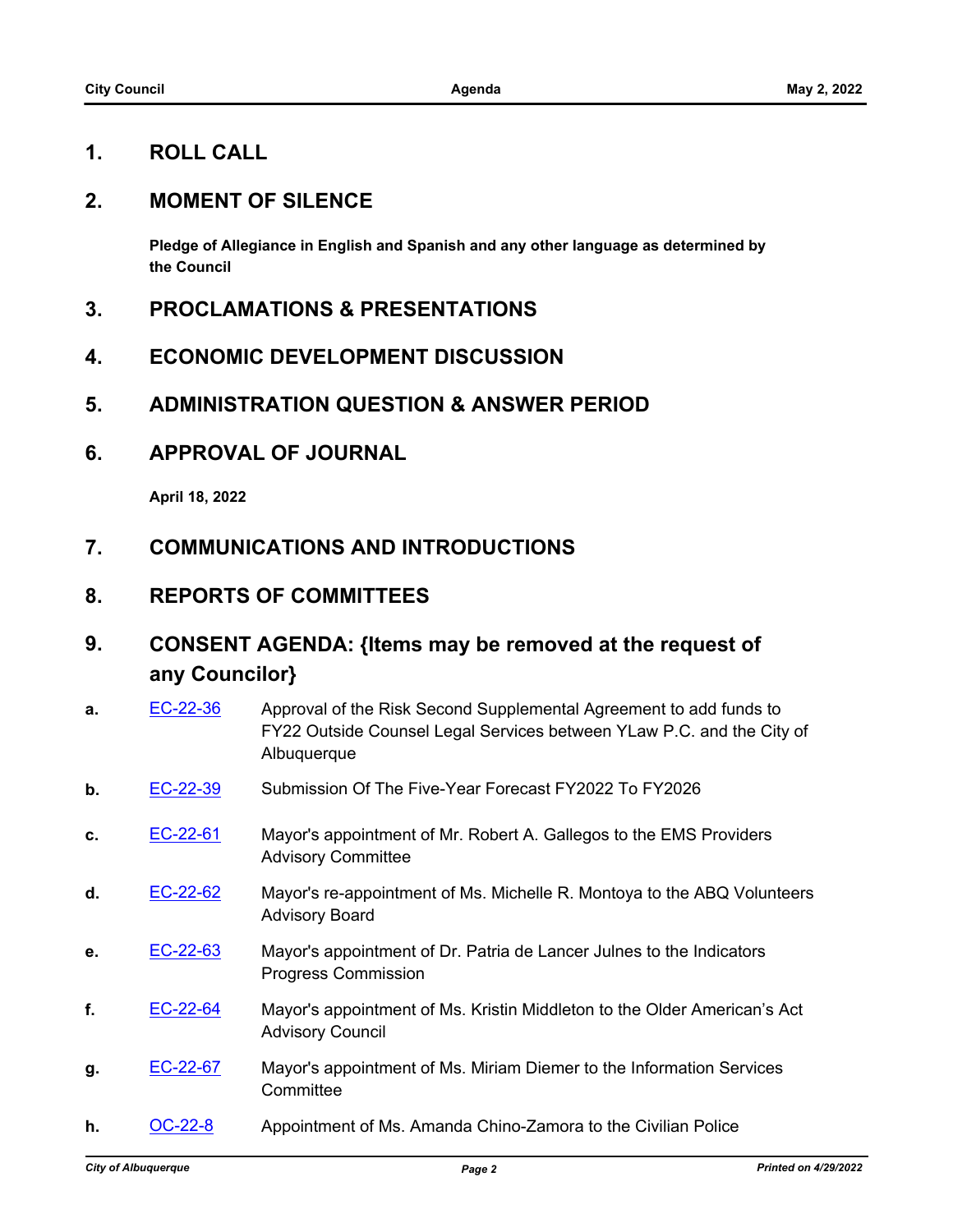#### Oversight Agency Board

**i.** [R-21-155](http://cabq.legistar.com/gateway.aspx?m=l&id=/matter.aspx?key=12448) A Nuisance, Substandard Dwelling Or Structure In Need Of Abatement At 1804 High St SE Within The City Limits Of Albuquerque, New Mexico Is So Ruined, Damaged And Dilapidated As To Be A Menace To The Public Comfort, Health, Peace Or Safety And That It Is To Be Required To Be Removed (Benton, by request)

#### *[Died on Expiration]*

- **i.** [R-22-9](http://cabq.legistar.com/gateway.aspx?m=l&id=/matter.aspx?key=12850) Directing The Department Of Arts And Culture To Create A Program To Offer Reduced Rate BioPark And Museum Ticket Prices To Low Income New Mexico Residents (Peña)
- **k.** [R-22-11](http://cabq.legistar.com/gateway.aspx?m=l&id=/matter.aspx?key=12854) Second Update To Attachment 1 To R-20-47 Appropriating Transportation Infrastructure Tax Funds To Expand The Scope Of The Paseo Del Norte Project (Lewis)
- **l.** [R-22-27](http://cabq.legistar.com/gateway.aspx?m=l&id=/matter.aspx?key=12894) Approving And Authorizing The Acceptance Of Grant Funds From The New Mexico State Highway And Transportation Department And Providing An Appropriation To The Parks And Recreation Department In Fiscal Year 2023 (Benton, by request)
- **m.** [R-22-31](http://cabq.legistar.com/gateway.aspx?m=l&id=/matter.aspx?key=12899) Approving And Authorizing A Grant Application To The U.S. Department Of Housing And Urban Development For The 2022 Continuum Of Care Grant And Providing An Appropriation To The Department Of Family And Community Services, For Fiscal Year 2022 And Fiscal Year 2023 (Peña, by request)

## **10. GENERAL PUBLIC COMMENTS**

**Please refer to the statement "Procedures for May 2, 2022 City Council Meeting" at the beginning of the Council Agenda.**

## **11. ANNOUNCEMENTS**

**12. PUBLIC HEARINGS: {Appeals, SAD Protest Hearings}**

## **13. APPROVALS: {Contracts, Agreements, and Appointments}**

**a.** [EC-22-35](http://cabq.legistar.com/gateway.aspx?m=l&id=/matter.aspx?key=12823) Appointing Esteban A. Aguilar, Jr. to the position of City Attorney

*[The intent is to defer EC-22-35 to the June 6, 2022 Council meeting.]*

#### **14. FINAL ACTIONS**

**a. [O-22-10](http://cabq.legistar.com/gateway.aspx?m=l&id=/matter.aspx?key=12818)** Adopting Citywide Text Amendments To The Integrated Development Ordinance §14-16 For The 2021 IDO Annual Update; And Adopting Text Amendments For A Small Mapped Area, The Old Town Historic Protection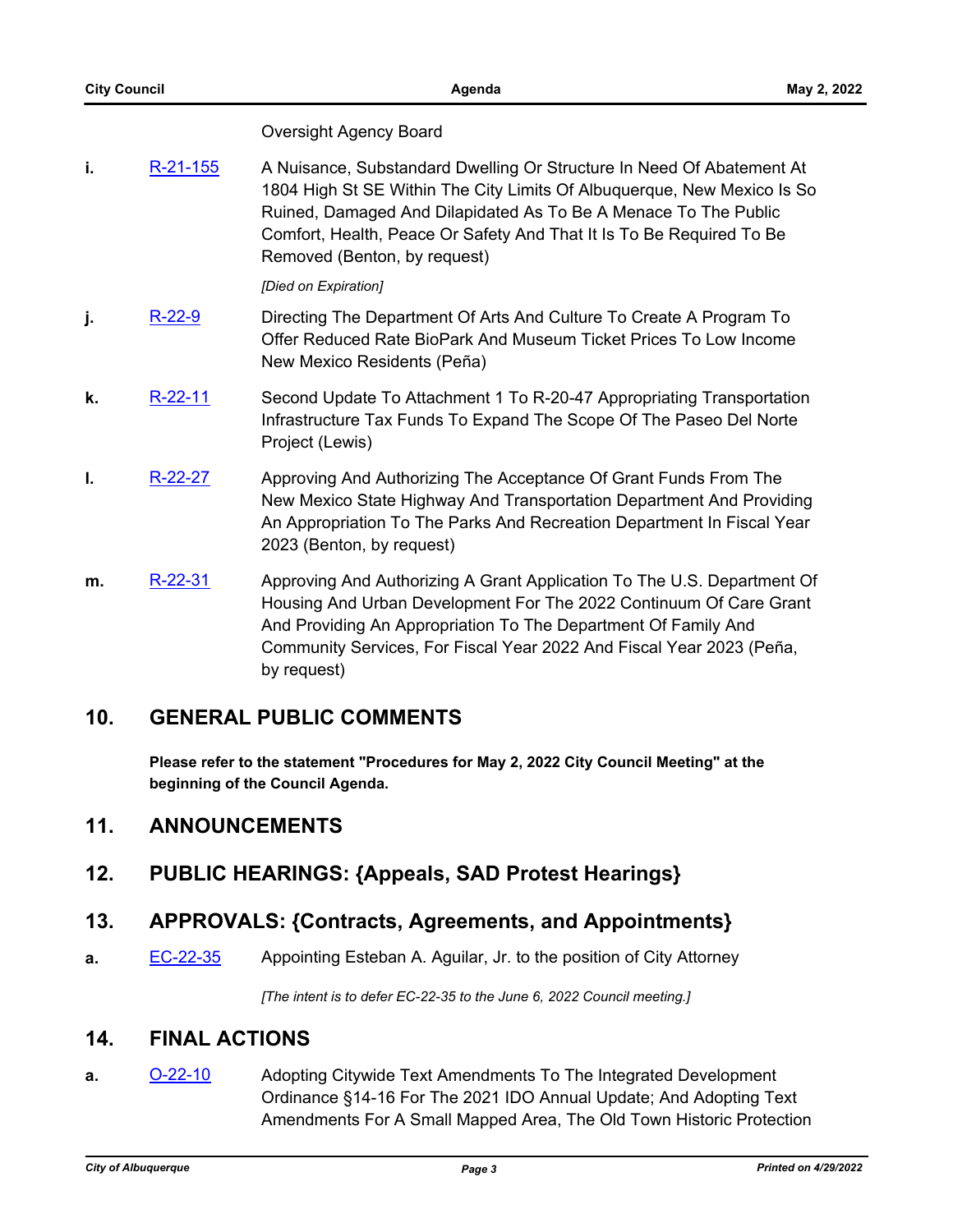Overlay Zone (HPO-5) (Benton and Jones, by request)

- **b.** [O-22-17](http://cabq.legistar.com/gateway.aspx?m=l&id=/matter.aspx?key=12861) Designating Barelas Community Center As A City Landmark (Benton, by request)
- **c.** [R-21-230](http://cabq.legistar.com/gateway.aspx?m=l&id=/matter.aspx?key=12738) Designating The Menaul Metropolitan Redevelopment Area, Making Certain Findings And Conclusions Pursuant To The Metropolitan Redevelopment Code, And Authorizing And Directing The City To Prepare A Metropolitan Redevelopment Plan For The Menaul Metropolitan Redevelopment Area (Benton, Fiebelkorn)

*[The intent is to defer R-21-230 to the May 16, 2022 Council meeting.]*

- **d.** [R-22-10](http://cabq.legistar.com/gateway.aspx?m=l&id=/matter.aspx?key=12852) Directing The City To Develop An Enhanced Recycling Program, Creating A Plastic Bag Task Force, Calling For A Monthly Solid Waste Management Recycling Report, And Expanding Litter Removal Services (Peña)
- **e.** [R-22-13](http://cabq.legistar.com/gateway.aspx?m=l&id=/matter.aspx?key=12858) Directing The Administration To Install Three-Way Stop Signs At The Intersection Of Cutler Avenue NE And Morningside Drive NE (Fiebelkorn)
- **f.** [R-22-23](http://cabq.legistar.com/gateway.aspx?m=l&id=/matter.aspx?key=12877) Adopting The 2022 Action Plan And Program Investment Summary For The Expenditure Of Community Development Block Grant (CDBG), Home Investment Partnerships Program (HOME) And Emergency Solutions Grant (ESG) Funds; Providing An Appropriation To The Department Of Family & Community Services For 2022 U.S. Department Of Housing And Urban Development (HUD) Entitlement Funds (Benton and Fiebelkorn, by request)
- **g.** [R-22-26](http://cabq.legistar.com/gateway.aspx?m=l&id=/matter.aspx?key=12886) Establishing The City Of Albuquerque's Automated Speed Enforcement Fund To Monitor The Speed Of Travel And Enforce The Speed Limit Through Speed Enforcement Systems, Creating A New Automated Speed Enforcement Fund 289, In Fiscal Year 2023 (Bassan, by request)

## **15. OTHER BUSINESS: {Reports, Presentations, and Other Items}**